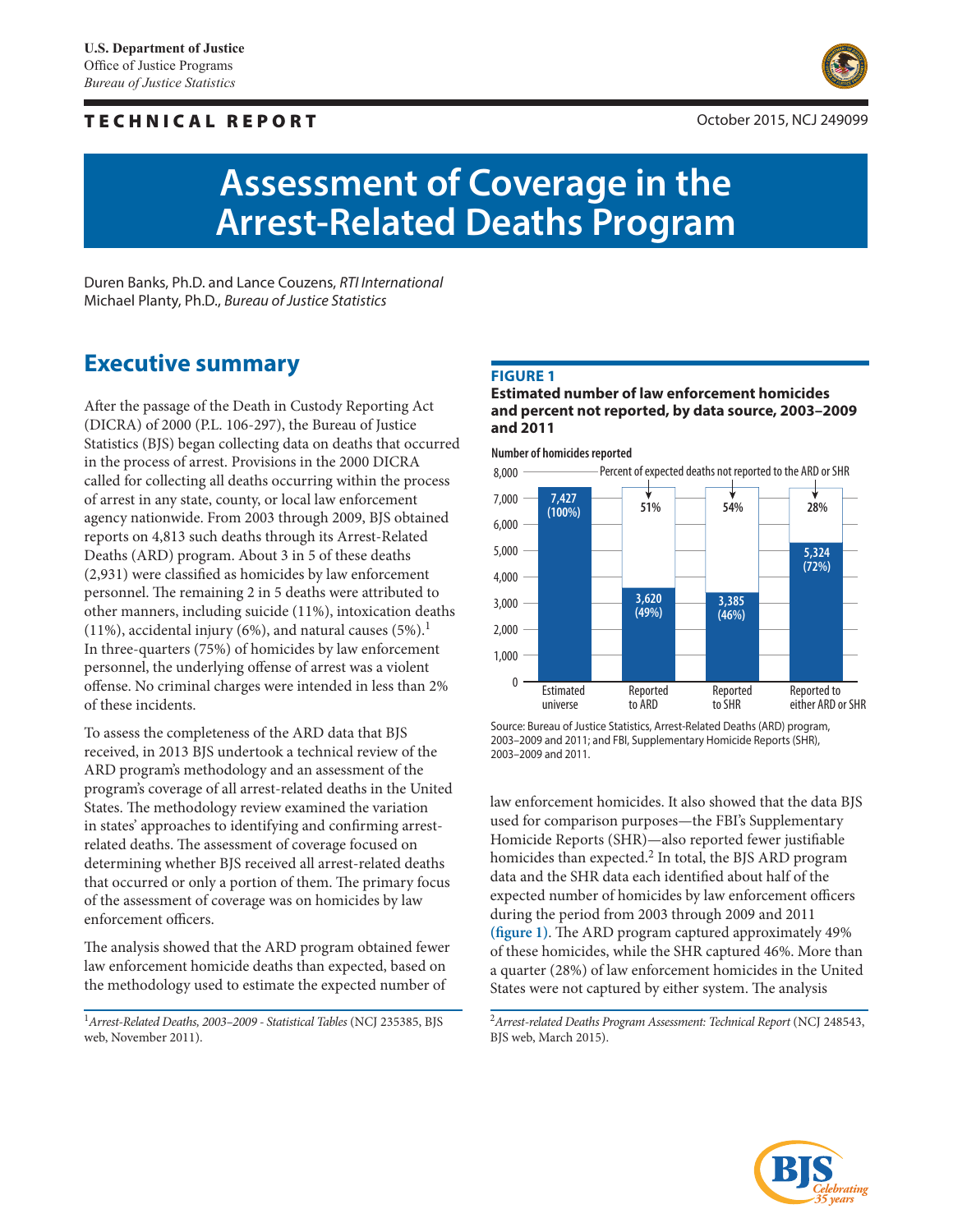also showed that the ARD program obtained more arrestrelated deaths in 2009 and 2011, when BJS began to use open source methods (e.g., Google searches to identify potential cases), compared with prior years when BJS did not use open source methods.<sup>3</sup>

Drawing from the results of this study, BJS has begun a pilot study that explores multiple methods of identifying and confirming deaths occurring in the process of arrest. The study will inform BJS efforts to implement the requirements of the reauthorized 2013 DICRA (P.L. 113-242).

#### **Arrest-Related Deaths program assessment**

BJS designed the ARD program to be a census of all deaths that occurred in the process of arrest or during an attempt to obtain custody by a state or local law enforcement agency. BJS collected ARD data from 2003 through 2013, covering deaths occurring in calendar years 2003 through 2012.4 BJS implemented the ARD program as part of its Deaths in Custody Reporting Program (DCRP), which it developed in response to the 2000 DICRA and includes collections that measure deaths occurring in jails and state prisons, in addition to deaths occurring during the process of arrest.<sup>5, 6</sup>

The ARD program identified the manner of arrest-related death, including law enforcement homicides, other homicides, accidents, suicides, and deaths due to natural causes. Law enforcement homicides included all deaths attributed to weapons or restraint tactics used by state or local law enforcement officers. From 2003 through 2009, about 61% of all deaths reported to the ARD program were law enforcement homicides.<sup>7</sup>

3ARD program data for 2010 were unavailable due to a shift in data collection methodology between 2009 and 2011.

4BJS only published statistics from calendar years 2003 through 2009.

5The 2000 DICRA expired in 2006, although BJS continued to maintain its DCRP data collections. The 2013 DICRA was passed by Congress and became law in December 2014. The 2013 DICRA requires any state receiving funds from the Department of Justice to report on a quarterly basis information regarding the death of any person who is detained, under arrest, or in the process of being arrested; is en route to be incarcerated; or is incarcerated.

<sup>6</sup>For more information on the Deaths in Custody Reporting Program, see the BJS website.

7See *Arrest-Related Deaths, 2003–2009 - Statistical Tables* (NCJ 235385, BJS web, November 2011).

As part of its ongoing efforts to evaluate the quality of its statistical programs, BJS began to assess the quality of ARD program data in 2013. This assessment focused on the methodology used to obtain the data and on the completeness of the arrest-related deaths reported to the program. In part, BJS began this assessment in response to an unexpected increase in the number of law enforcement homicides reported to the ARD program in 2009 and 2011. In these years, BJS began to use open sources (e.g., web searches and Google Alerts) and other methods to independently identify potential cases of deaths in the process of arrest. These cases were then sent to BJS's state data collection agents for review and verification. The implementation of this new methodology led to an increase in the number of homicides by law enforcement reported to the ARD that was more than the average number (406) for previous years. For example, BJS obtained 689 reports of law enforcement homicides in 2011, which represented a 39% increase from the 496 reported in 2009 **(figure 2)**.

Given the increase in the number of deaths identified by the ARD program after changes in methodology, along with concerns about overall program coverage, BJS temporarily suspended ARD data collection while it undertook the ARD program assessment and technical review. A primary focus of this BJS study was to estimate the coverage error (i.e., the percentage of the expected number of ARD deaths that the program missed).

#### **Figure 2**

#### **Number of law enforcement homicides reported to the ARD program and estimated, lower bound, 2003–2009 and 2011**



\*2010 data not released.

Source: Bureau of Justice Statistics, Arrest-Related Deaths (ARD) program, 2003–2009 and 2011.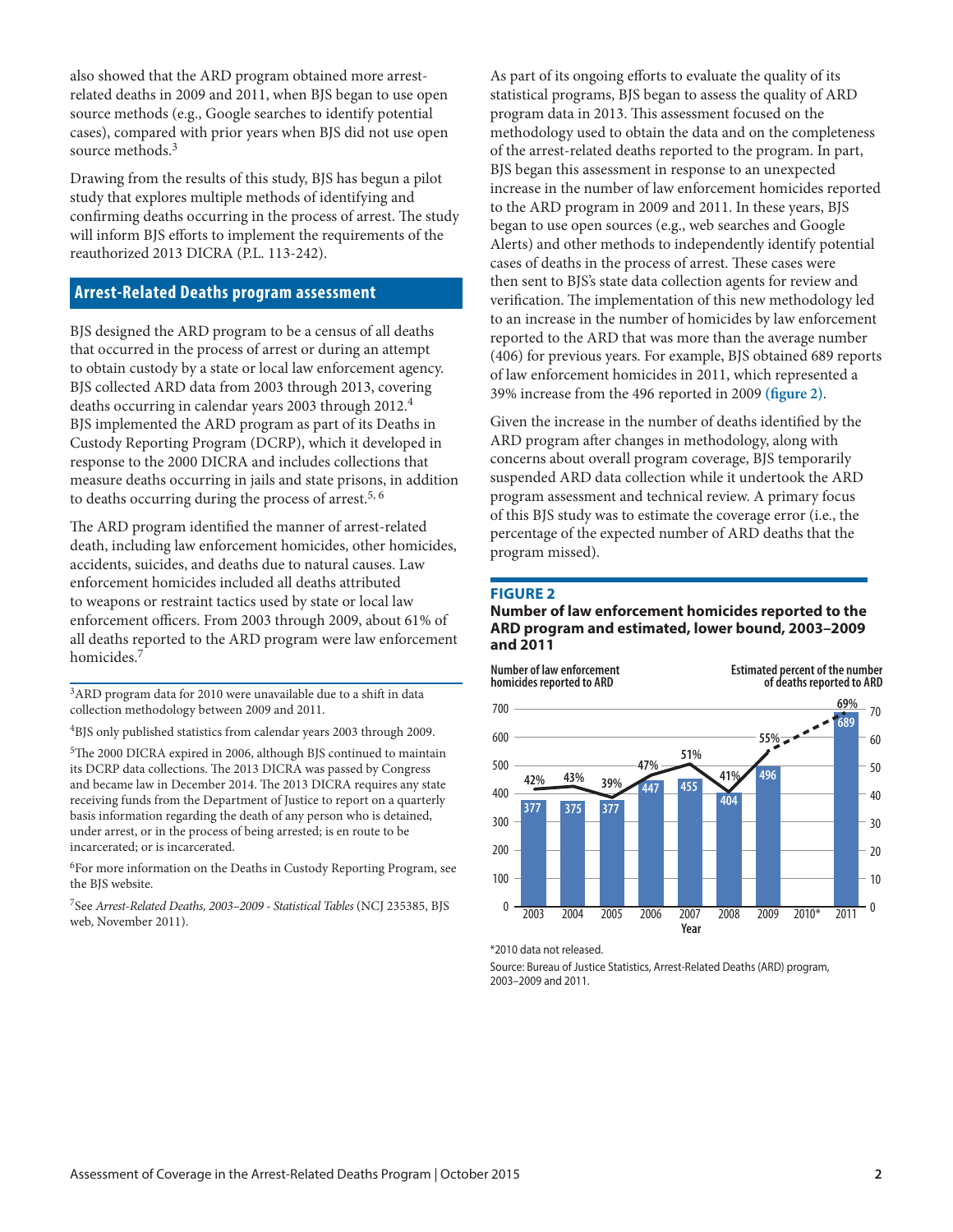#### **Methodology review and coverage assessment**

The ARD program had methodological limitations that prevented BJS from obtaining a full enumeration of all arrestrelated deaths in the United States. The program relied on voluntary reporting from state and local agencies to compile information about arrest-related deaths, including law enforcement homicides. It also relied on centralized reporting mechanisms to compile and submit information about these deaths. These state reporting coordinators (SRC) in each of the 50 states and the District of Columbia were responsible for understanding the scope and definition of the ARD program, identifying eligible cases in their respective states, and working with available resources to collect and report information about those cases. Not all states had an SRC. In those states, BJS relied on its contractor to take on the SRC role. As of 2009, several jurisdictions (i.e., Arkansas, the District of Columbia, Georgia, Maryland, Montana, Nevada, Wisconsin, and Wyoming) had yet to participate in the program.

BJS studied the completeness of all law enforcement homicides reported to the ARD program by using both ARD data and a separate source of data on law enforcement homicides—the FBI's SHR data.<sup>8</sup> BJS compared the number of law enforcement homicides reported by the ARD program from 2003 through 2009 and 2011, representing all of the ARD program years for which data were available, with the number of justifiable homicides captured by the SHR over the same period.<sup>9</sup>

Applying a commonly used technique known as capturerecapture to estimate the size of populations, the BJS assessment produced an estimate of the expected number of law enforcement homicides in the United States. This estimate was based on the extent to which the ARD and SHR data on law enforcement homicides overlapped (i.e., reported on the same cases).<sup>10</sup> As the amount of overlap between the data sources increased, the estimated underlying population size got closer to the number of cases in the data sources.

8SHR data are voluntarily provided by law enforcement agencies to the FBI's Uniform Crime Reports (UCR) Program. For more information about the UCR program, see https://www.fbi.gov/about-us/cjis/ucr/ucr.

 $9$ The UCR Program handbook defines justifiable homicides as (1) the killing of a felon by a police officer in the line of duty or (2) the killing of a felon, during the commission of a felony, by a private citizen.

<sup>10</sup>See Palusci, V.J., Wirtz, S.J. & Convington, T.M. (2010). Using capturerecapture methods to better ascertain the incidence of fatal child maltreatment. *Child Abuse & Neglect, 24*, 396–402. See also Wolter, K.M. (1986). Some coverage error models for census data. *Journal of the American Statistical Association, 81*, 338–346.

Capture-recapture analysis relies on a number of assumptions, including that cases can be matched across lists, that the lists are limited to cases that meet the definition of law enforcement homicides, and that inclusion on one list is independent from inclusion on the other. Many of these assumptions were met, but the nature of the ARD program and SHR necessitated the violation of other assumptions (including independence across lists, as some ARD SRCs relied on the same reporting mechanisms as those that inform the SHR). RTI International implemented a number of adjustments to account for these violations.<sup>11</sup>

In the assessment, BJS generated estimates based on differing assumptions about missing data. This resulted in an upperand a lower-bound estimate of the expected number of law enforcement homicides that should have been reported to the ARD program, if the ARD data were 100% complete.

Across the 8 years of data used in the analysis from 2003 through 2009 and 2011, the lower-bound estimate of the expected number of law enforcement homicides that should have been reported to the ARD program was 7,427, or an average of 928 per year **(table 1)**. The ARD program captured approximately half (49%) or 3,620 of these homicides (an average of 453 a year), whereas the SHR captured 46% or 3,385 of these homicides (423 per year). More than a quarter (28%) or 2,103 of the estimated homicides in the United States during those 8 years were not captured by either system. The lower-bound estimate assumed that any agencies that did not report to the ARD or SHR programs did not have an arrestrelated death during the study period. The upper-bound estimate assumed the number of arrest-related deaths in law enforcement agencies that did not report to the ARD or the SHR were comparable to those of the agencies that did report. This yielded an estimated 9,937 law enforcement homicides in the United States, an average of 1,242 per year, of which the ARD program captured more than a third (36%).

11For descriptions of the violations, see *Arrest-Related Deaths Program Assessment: Technical Report* (NCJ 248543, BJS web, March 2015).

#### **Table 1**

#### **Number and percent of law enforcement homicides captured, by source and estimation approach, 2003–2009 and 2011**

|                           | Lower-bound estimate |                        | Upper-bound estimate |                        |
|---------------------------|----------------------|------------------------|----------------------|------------------------|
| Law enforcement homicides | <b>Number</b>        | Percent of<br>universe | Number               | Percent of<br>universe |
| <b>Estimated universe</b> | 7.427                | 100%                   | 9.937                | 100%                   |
| Observed deaths           | 5,324                | 72%                    | 5,324                | 54%                    |
| ARD                       | 3,620                | 49                     | 3,620                | 36                     |
| <b>SHR</b>                | 3,385                | 46                     | 3,385                | 34                     |
| Unobserved deaths         | 2.103                | 28%                    | 4,613                | 46%                    |

Source: Bureau of Justice Statistics, Arrest-Related Deaths (ARD) program, 2003–2009 and 2011; and FBI, Supplementary Homicide Reports (SHR), 2003–2009 and 2011.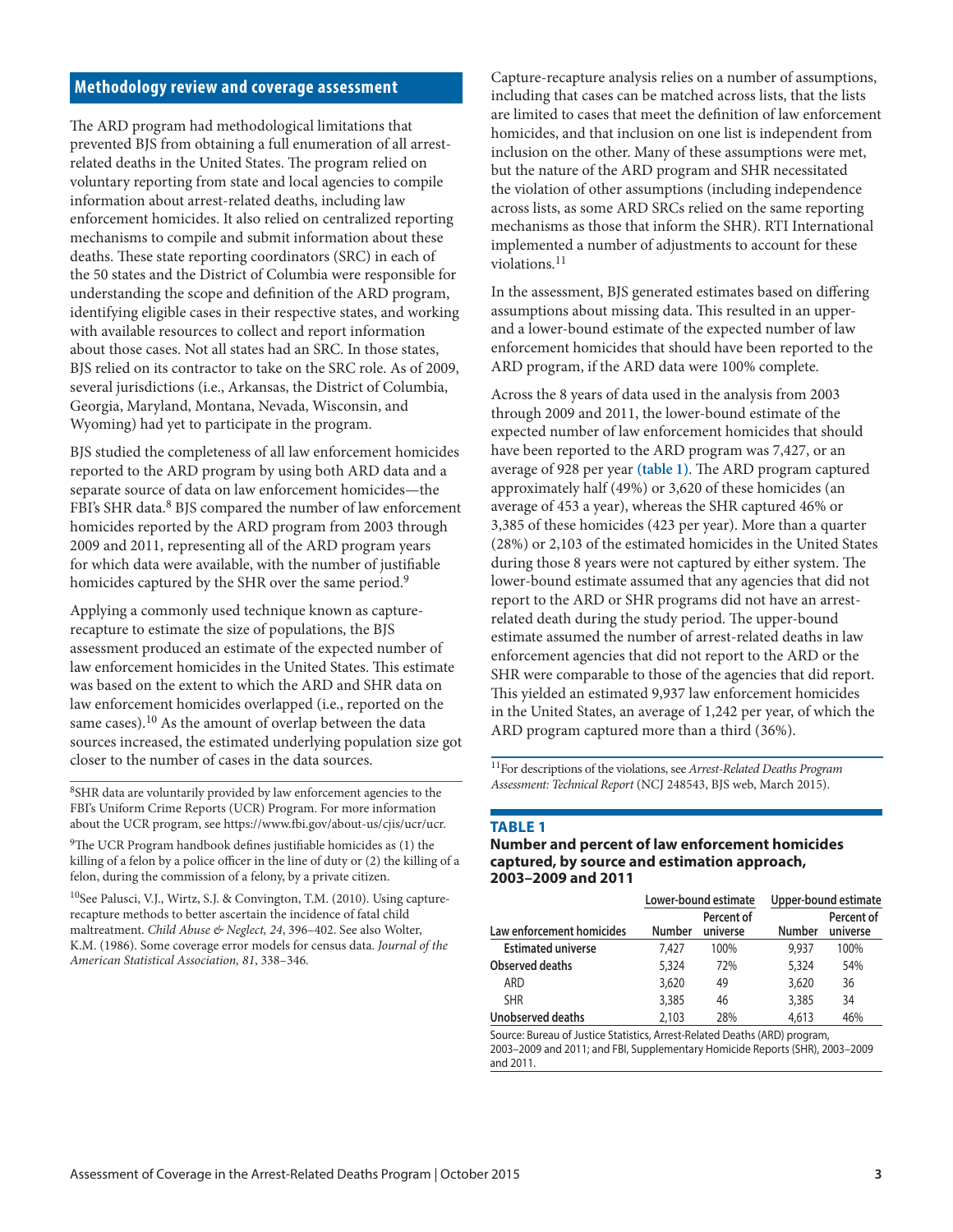As BJS implemented changes to improve the ARD collection methodology, the program's coverage of arrest-related deaths improved. Analysis indicated that the ARD program included a greater proportion of the estimated law enforcement homicides in 2009 and 2011 than it did from 2003 through 2008. In 2011, the ARD program captured 69% of the estimated 1,000 law enforcement homicides in the United States **(figure 3)**.

#### **Conclusions**

BJS's analysis of the ARD program's coverage found that for the study period from 2003 through 2009 and 2011, both the ARD program and the SHR obtained reports for only about half of the expected number of law enforcement homicides in the United States. Examining the data on deaths that were reported to either or both systems, BJS found that, combined, the systems obtained reports on at best 72% of all law enforcement homicides in the United States across all years observed. The ARD program showed improvements in coverage in the most recent years studied (i.e., 2009 and 2011), and these improvements coincided with the increased use of open-source data to identify potential cases of arrest-related deaths. Despite demonstrated improvements over time, the ARD program missed reports for more than a quarter of the expected number of law enforcement homicides in 2011.

The ARD program coverage may be improved by providing a more centralized method for identifying arrest-related deaths and providing incentives for law enforcement agencies to confirm or identify deaths that occur during the process of arrest and to provide information about them. Therefore, BJS has begun to explore the use of open-source data to identify arrest-related deaths in conjunction with a direct survey of law enforcement and other agencies responsible for investigating deaths in the process of arrest. The study will inform BJS efforts to implement the requirements of the reauthorized DICRA of 2013 (P.L. 113-242).

#### **Figure 3**

#### **Number of law enforcement homicides reported to the ARD program and estimated, unadjusted coverage, 2003–2009 and 2011**

**Estimated number of law enforcement homicides**



<sup>\*2010</sup> data not released.

Source: Bureau of Justice Statistics, Arrest-Related Deaths (ARD) program, 2003–2009 and 2011.